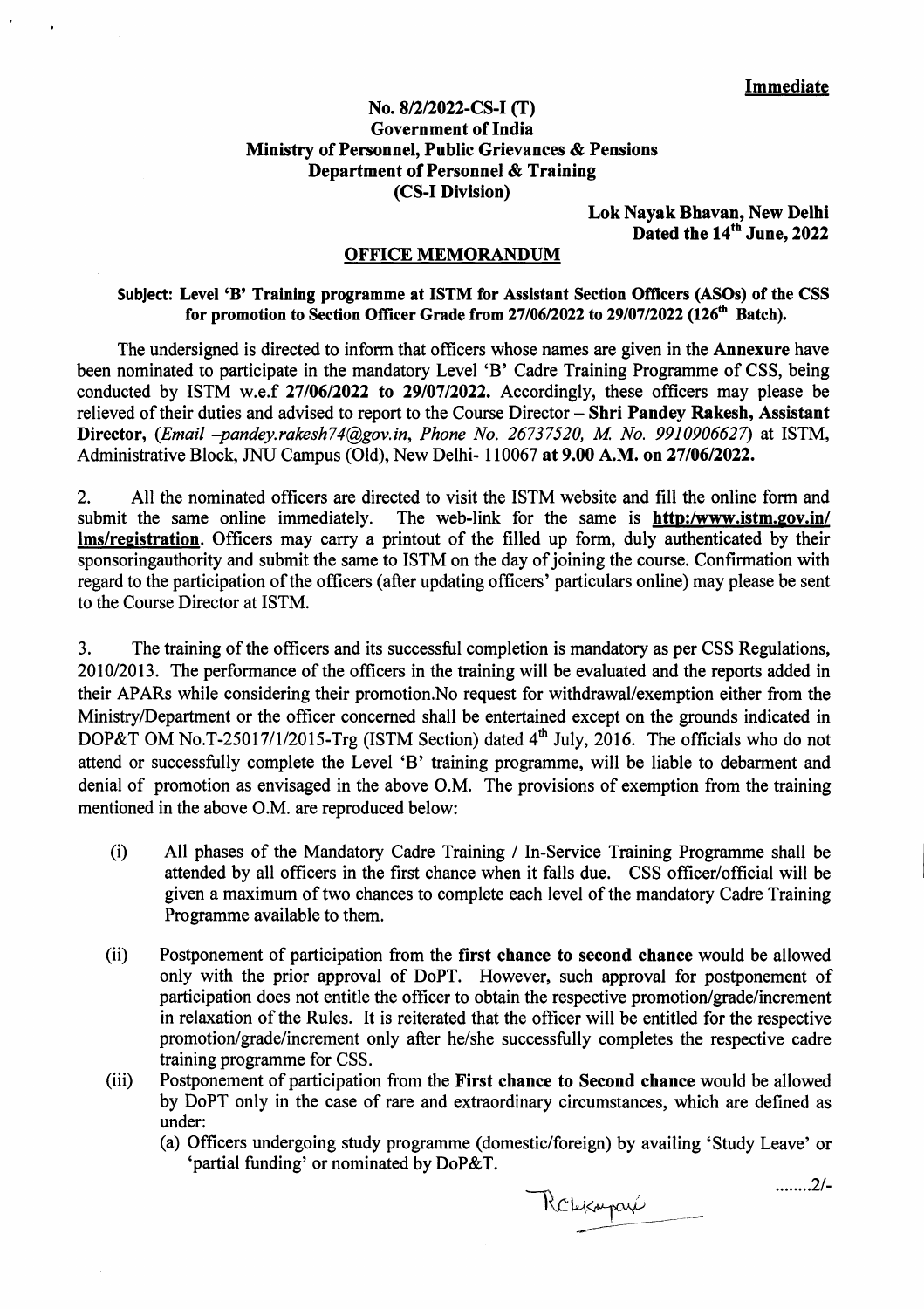- (b) Medical reasons of self or immediate family members, i.e., the officer himself/herself, his/her parents, spouse, children of the officer and parents-in-law of the Officer.
- (c) Maternity/paternity leave on the basis of medical certificate issued by AMA approved by Competent Authority.
- (d) Child care leave approved by competent authority.
- (e) Marriage of self/the children.
- (f) Officers on Election duty.
- (iv) CSS Officer deputed by Government of India to a foreign assignment may be permitted to attend the mandatory training on return from such assignment for promotion to next grade.
- (v) Officers of CSS cadre who have less than two years of service left for superannuation as on 1<sup>st</sup> July of the financial year in which the training is actually conducted, would be exempted from mandatory training.
- (vi) The officers who do not attend the mandatory training programmes even after two nominations of CS Division, shall be debarred for future training programmes under the Cadre Training Plan.
- (vii) Failure to attend any level of the mandatory training Programme in the 'two-chance window' provided would mandatorily attract the consequences laid down in the rules and guidelines relating to CSS services, with no exception.
- (viii) In addition, administrative action may be taken to deny grant of promotion to such debarred officers.
- (ix) In the case of officers leaving the training, in between the programme, other than on medical grounds, the entire cost of training shall be recovered from such officer for noncompletion of training.
- **(x) Authority empowered to permit postponement:** The cases relating to postponement will be handled by CS Division of DOPT. The postponement from participation in the first chance may be permitted with the approval of Joint Secretary (CS Division). No postponement may be permissible beyond  $2<sup>nd</sup>$  chance. In exceptional cases, Secretary (P) can give permission beyond  $2<sup>nd</sup>$  chance if the officer is not able to attend the training on a case to case basis.
- (xi) The officer nominated for training shall be relieved for training by the respective Ministries/Departments/Organisations as it is mandatory, unless exemption is granted as applicable under rules by DOPT.
- (xii) The officers who have been nominated by CS Division of DOPT under 2<sup>nd</sup> chance **shall attend the training compulsorily and would be deemed to have been relieved for the purpose by the respective Ministries/Department.**

4. Henceforth, all CSS officers, will get a maximum of two nomination chances to complete the mandatory trainings at various levels. The second nomination will be considered only under the circumstances mentioned in para 2 (iii) above.

5. The aforesaid training includes study tour as informed by ISTM and officers nominated may please be advised to draw necessary TA/DA advance of **Rs. 40,000/- (Forty Thousand Only)** each from their respective Ministries/Departments. This amount may be sanctioned in the name of nominated officers and the same will be collected by ISTM from the participating officers.

Relatinopaux

3/-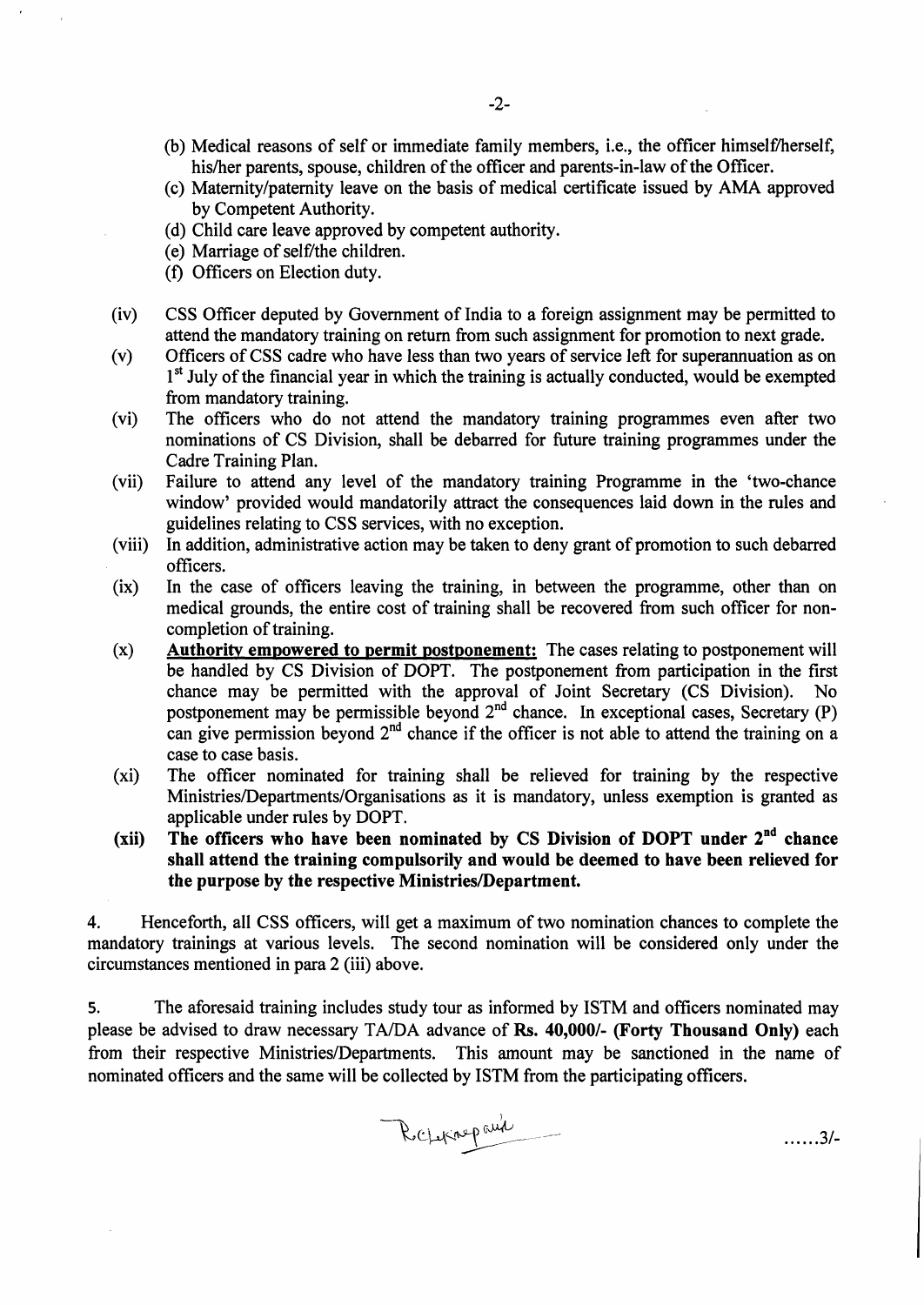6. It is clarified that **vigilance clearance is not required** for relieving the officers to attend the mandatory training programme.

 $R_{\nu}$ 

**(R. Chakrapani)**  Under Secretary to Government of India Telephone. : 24624046 Email: r.chakrapani@nic.in

**To** 

**Joint Secretary(Admn.) of the concerned Ministries/Departments New Delhi.** 

Copy forwarded for information and necessary action to : -

- 1. The Director, ISTM, Admn. Block, Old JNU Campus, New Delhi 110067.
- **2. Shri Pandey Rakesh, Assistant Director, (Course Director),** ISTM, Admn. Block, Old JNU Campus, New Delhi. The list of officers, who report for training on 27th **June, 2022** may please be furnished to this Department next day positively.Further, **it is requested to kindly indicate DoB/ Rank in the participation list and results list to facilitate to easy identification of the candidates.**
- 3. Training Division, Deptt. of Personnel & Training, Old JNU Campus, New Delhi -110067 **-(Kind Attn: Shri Syed Imran Ahmed, DS).**
- 4. Officers concerned.
- 5. US, CS-I (A), DOP&T (for information).
- 6. Hindi Section, DOP&T, North Block, New Delhi For Hindi version.
- 7. Website of this Department (www.persmin.nic.in<DOPT<CentralSecretariat<CSS<Training Nomination Circulars<Assistants)